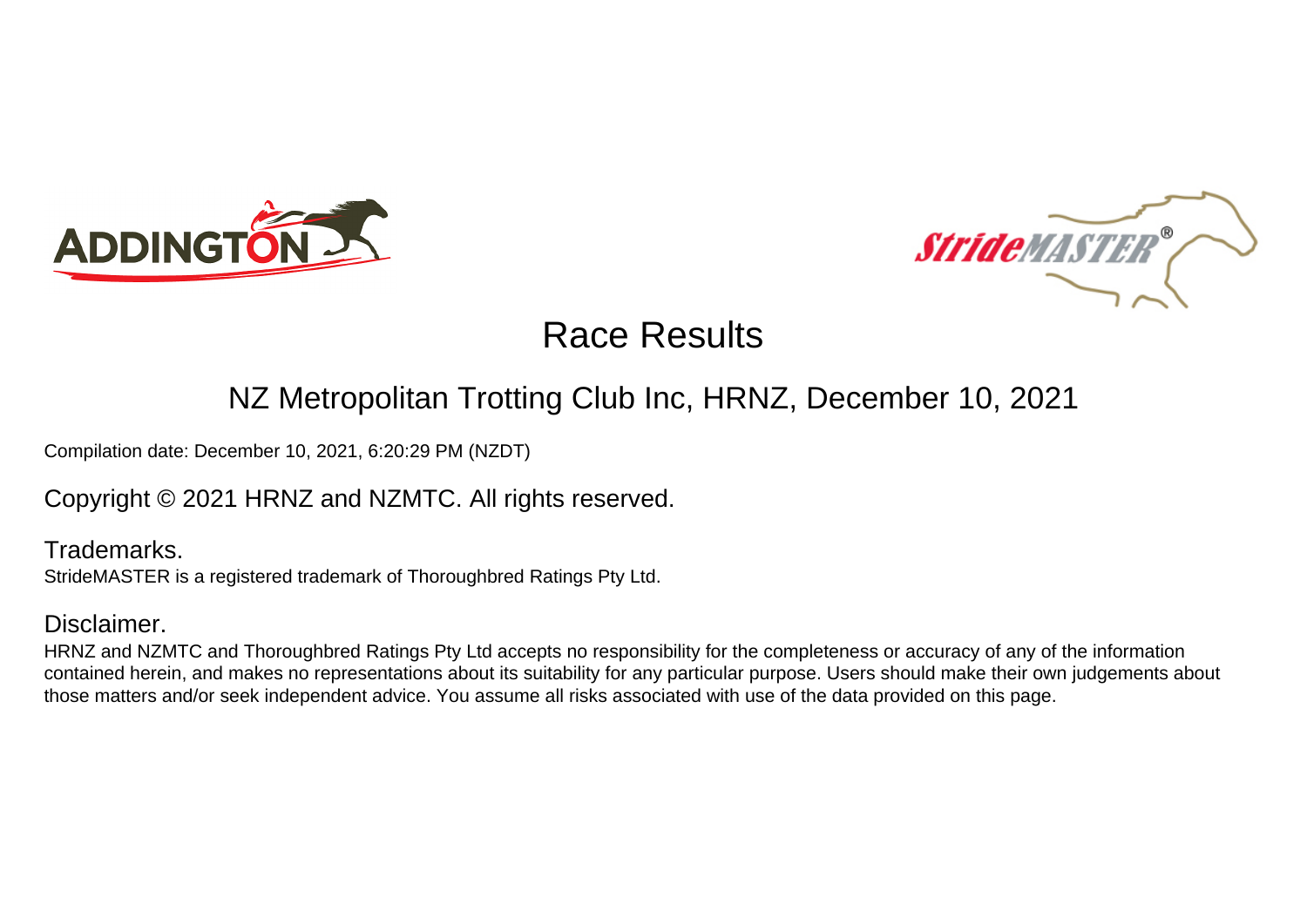



December 10, 2021, Race 3, JOHNNIE WALKER THREE-YEAR-OLD HANDICAP TROT, Distance 2600m, Addington - Survey 3200m

|     | Result TAB no. | Horse (Barrier)              | 2600 to | 2400m to |
|-----|----------------|------------------------------|---------|----------|
| 1st | 7              | Love N The Por (6)           | 2400m   | 2200m    |
|     |                | Position in running (margin) |         | 4(6.6)   |
|     |                | Sectional time (s)           | 18.74   | 15.28    |
|     |                | Cumulative time (s)          | 198.15  | 179.41   |
|     |                | Speed (m/s)                  | 10.67   | 13.09    |
|     |                | Stride length (m)            | 5.59    | 5.84     |
|     |                | Stride duration (s)          | 0.457   | 0.446    |
|     |                | Stride efficiency (%)        | 48.77   | 53.31    |
|     |                | Stride count                 | 35.80   | 34.24    |

Disclaimer.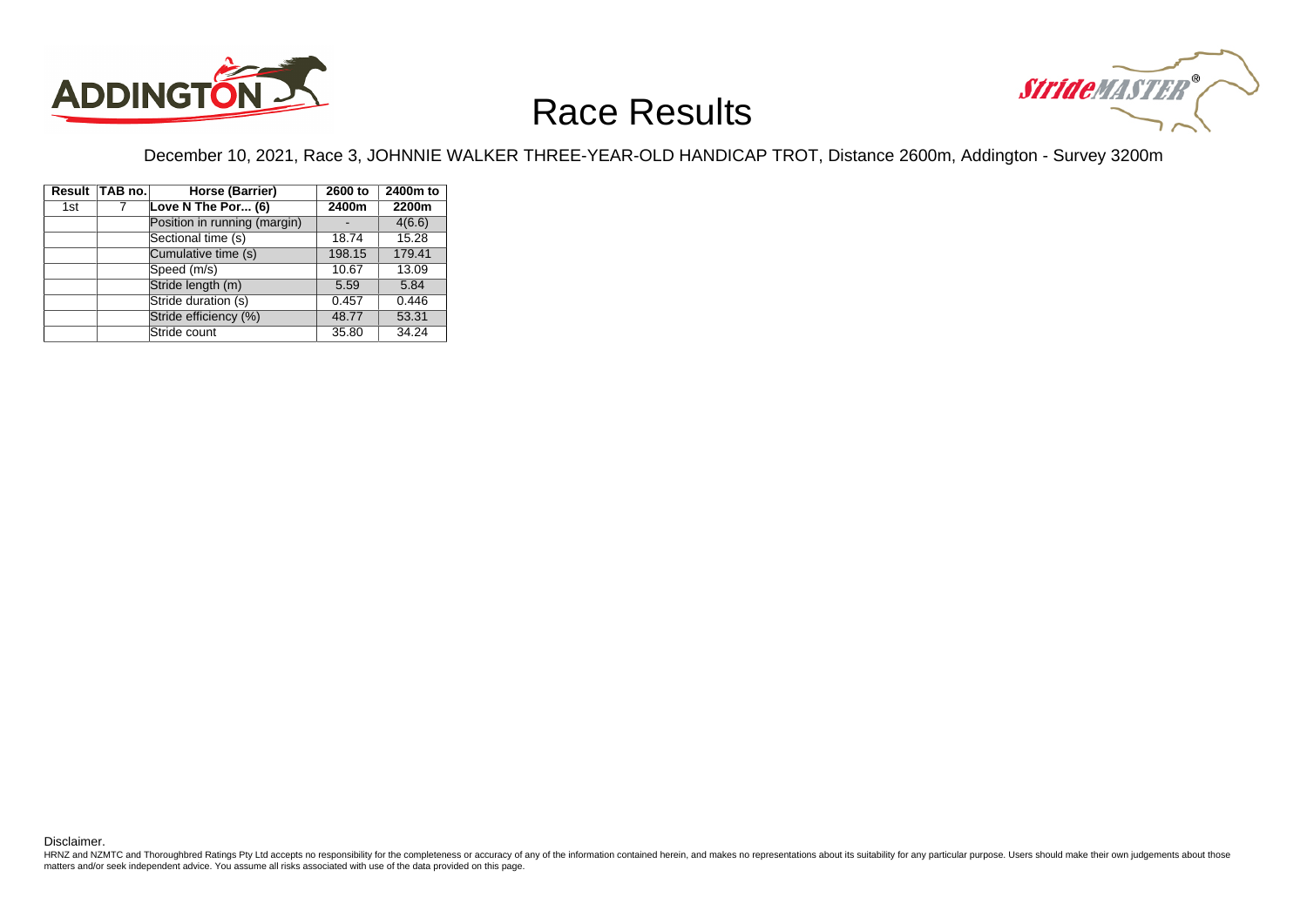



December 10, 2021, Race 3, JOHNNIE WALKER THREE-YEAR-OLD HANDICAP TROT, Distance 2600m, Addington - Survey 3200m

|     | Result TAB no. | Horse (Barrier)              | 2200m to | 2000m to | 1800m to | 1600m to | 1400m to | 1200m to | 1000m to | 800m to | 600m to | 400m to | 200 <sub>m</sub> to | <b>Total or</b> | Margin |
|-----|----------------|------------------------------|----------|----------|----------|----------|----------|----------|----------|---------|---------|---------|---------------------|-----------------|--------|
| 1st |                | Love N The Por $(6)$         | 2000m    | 1800m    | 1600m    | 1400m    | 1200m    | 1000m    | 800m     | 600m    | 400m    | 200m    | <b>WP</b>           | Average         |        |
|     |                | Position in running (margin) | 4(3.9)   | 4(4.5)   | 5(6.6)   | 4(5.3)   | 2(1.4)   | 2(1.6)   | 3(2.1)   | 2(1.8)  | 2(1.8)  | 2(1.1)  | 1(0.0)              |                 | 0.00   |
|     |                | Sectional time (s)           | 14.73    | 14.52    | 14.84    | 15.24    | 15.54    | 15.95    | 15.55    | 14.54   | 14.43   | 14.32   | 14.47               |                 |        |
|     |                | Cumulative time (s)          | 164.13   | 149.40   | 134.88   | 120.04   | 104.80   | 89.26    | 73.31    | 57.76   | 43.22   | 28.79   | 14.47               | 3:18.15         |        |
|     |                | Speed (m/s)                  | 13.58    | 13.77    | 13.48    | 13.12    | 12.87    | 12.54    | 12.86    | 13.76   | 13.86   | 13.97   | 13.82               | 13.12           |        |
|     |                | Stride length (m)            | 6.04     | 6.31     | 6.13     | 6.05     | 6.09     | 5.88     | 6.01     | 6.32    | 6.30    | 6.24    | 6.29                | 6.08            |        |
|     |                | Stride duration (s)          | 0.445    | 0.458    | 0.454    | 0.461    | 0.473    | 0.469    | 0.467    | 0.459   | 0.454   | 0.447   | 0.455               | 0.463           |        |
|     |                | Stride efficiency (%)        | 57.10    | 62.21    | 58.65    | 57.15    | 58.05    | 54.00    | 56.43    | 62.34   | 61.95   | 60.93   | 61.89               | 57.69           |        |
|     |                | Stride count                 | 33.09    | 31.70    | 32.65    | 33.07    | 32.81    | 34.02    | 33.28    | 31.67   | 31.76   | 32.03   | 31.78               | 427.90          |        |









Stride duration





0.6 s

 $\Omega$ 







Note: Horizontal distance axis grid lines are 200m furlongs.

Speed

Disclaimer.

20 m/sec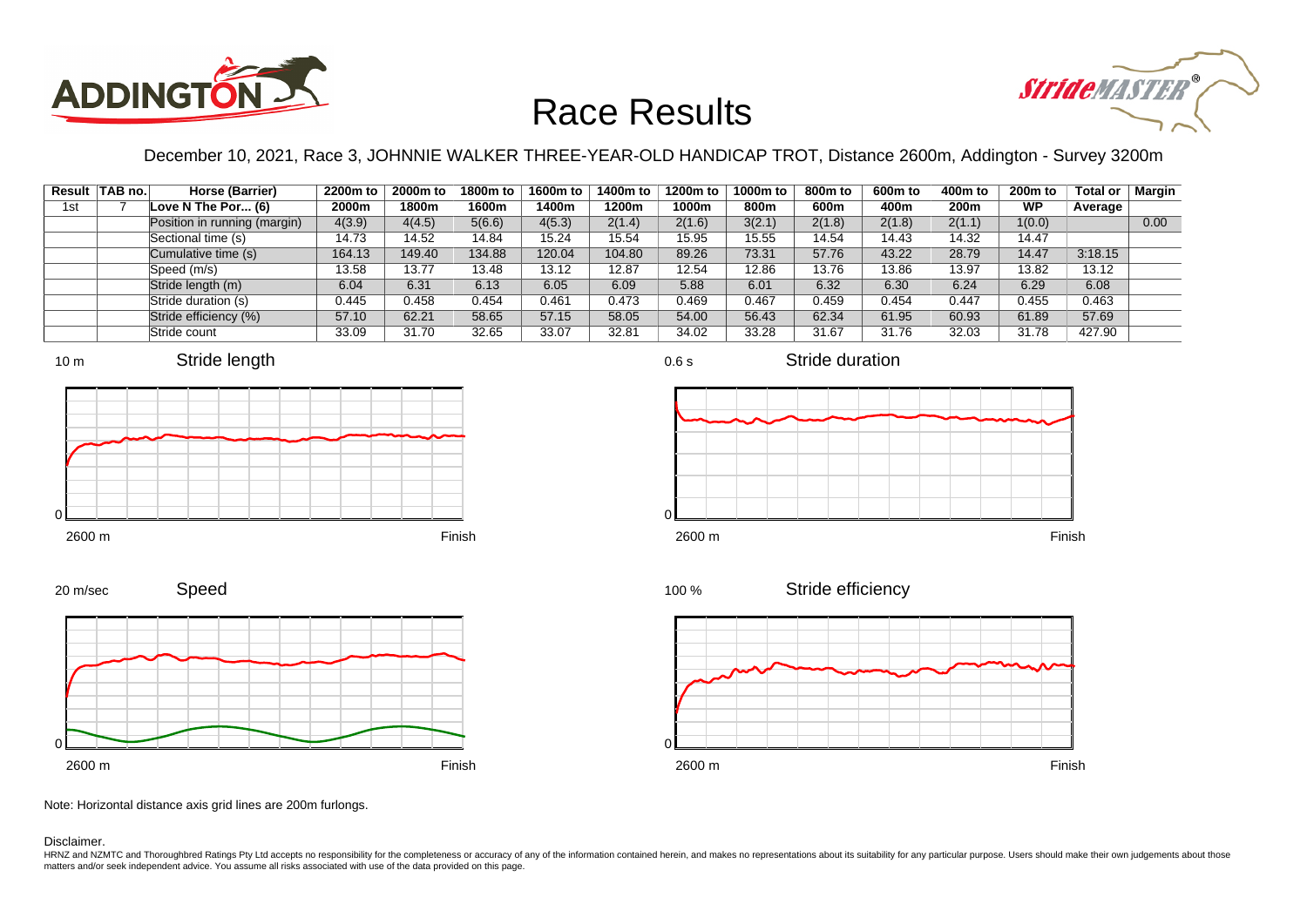



December 10, 2021, Race 3, JOHNNIE WALKER THREE-YEAR-OLD HANDICAP TROT, Distance 2600m, Addington - Survey 3200m

|                 | Result TAB no. | Horse (Barrier)              | 2600 to | 2400m to |
|-----------------|----------------|------------------------------|---------|----------|
| 2 <sub>nd</sub> | 5              | <b>Regal Attire (2)</b>      | 2400m   | 2200m    |
|                 |                | Position in running (margin) |         | 3(5.1)   |
|                 |                | Sectional time (s)           | 18.60   | 15.46    |
|                 |                | Cumulative time (s)          | 198.28  | 179.68   |
|                 |                | Speed (m/s)                  | 10.75   | 12.94    |
|                 |                | Stride length (m)            | 5.99    | 6.33     |
|                 |                | Stride duration (s)          | 0.488   | 0.490    |
|                 |                | Stride efficiency (%)        | 56.04   | 62.67    |
|                 |                | Stride count                 | 33.40   | 31.58    |

Disclaimer.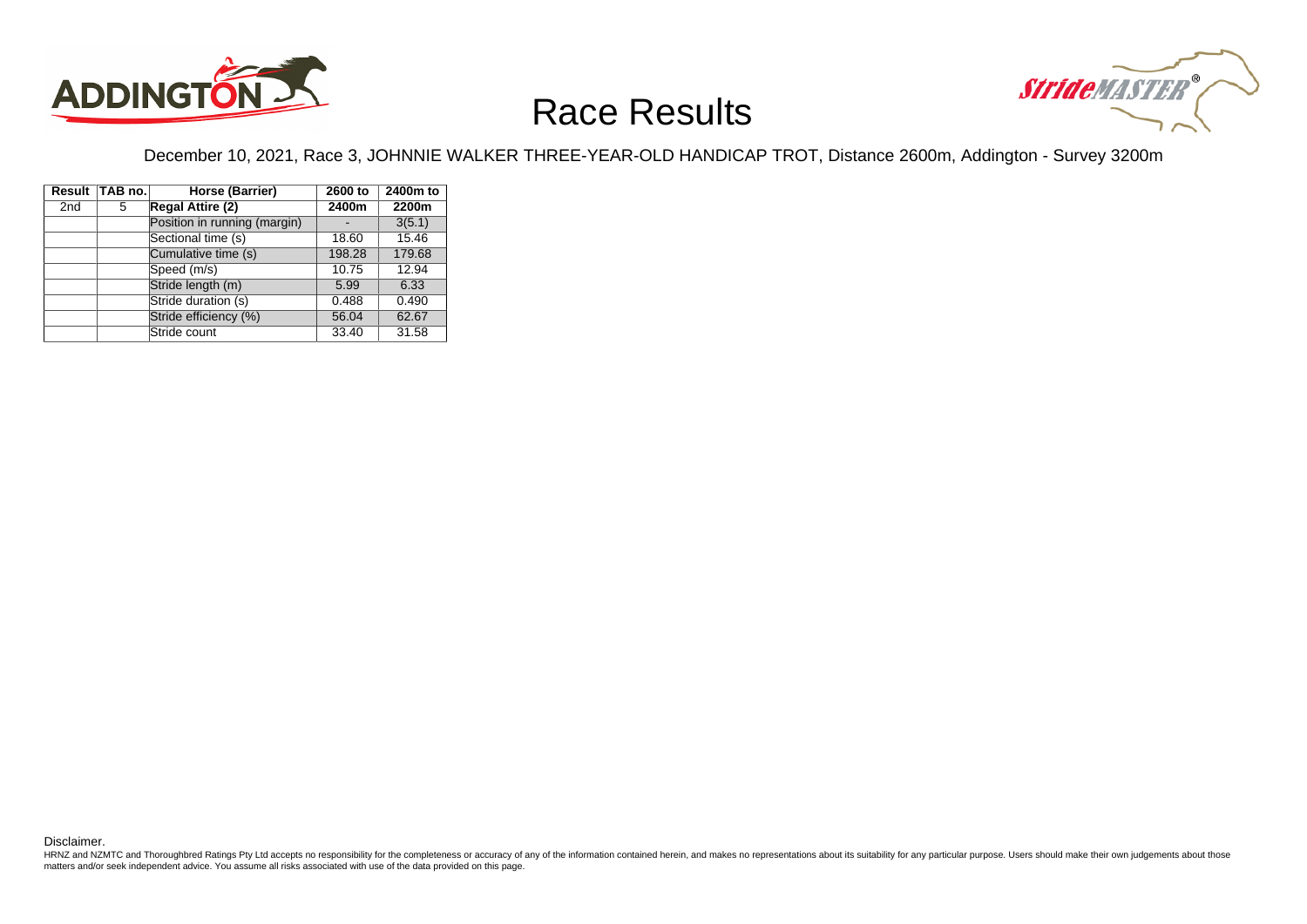



December 10, 2021, Race 3, JOHNNIE WALKER THREE-YEAR-OLD HANDICAP TROT, Distance 2600m, Addington - Survey 3200m

0.6 s

|                 | Result   TAB no. | Horse (Barrier)              | 2200m to | 2000m to | 1800m to | 1600m to | 1400m to | 1200m to | 1000m to | 800m to | 600m to | 400m to | 200 <sub>m</sub> to | Total or | Margin |
|-----------------|------------------|------------------------------|----------|----------|----------|----------|----------|----------|----------|---------|---------|---------|---------------------|----------|--------|
| 2 <sub>nd</sub> |                  | <b>Regal Attire (2)</b>      | 2000m    | 1800m    | 1600m    | l 400m   | 1200m    | 1000m    | 800m     | 600m    | 400m    | 200m    | <b>WP</b>           | Average  |        |
|                 |                  | Position in running (margin) | 3(3.5)   | 3(2.3)   | 3(4.4)   | 3(3.9)   | 5(3.8)   | 5(3.6)   | 5(4.3)   | 4(3.9)  | 4(4.1)  | 5(3.5)  | 5(3.6)              |          | 0.70   |
|                 |                  | Sectional time (s)           | 14.44    | 14.52    | 14.98    | 15.86    | 15.46    | 15.99    | 15.54    | 14.56   | 14.45   | 14.53   | 13.89               |          |        |
|                 |                  | Cumulative time (s)          | 164.22   | 149.78   | 135.26   | 120.28   | 104.42   | 88.96    | 72.97    | 57.43   | 42.87   | 28.42   | 13.89               | 3:18.28  |        |
|                 |                  | Speed (m/s)                  | 13.85    | 13.77    | 13.35    | 12.61    | 12.94    | 12.51    | 12.87    | 13.74   | 13.84   | 13.76   | 14.40               | 13.11    |        |
|                 |                  | Stride length (m)            | 6.48     | 6.55     | 6.56     | 6.21     | 6.40     | 6.24     | 6.30     | 6.47    | 6.61    | 6.43    | 6.34                | 6.38     |        |
|                 |                  | Stride duration (s)          | 0.468    | 0.476    | 0.492    | 0.493    | 0.495    | 0.499    | 0.490    | 0.471   | 0.477   | 0.468   | 0.441               | 0.486    |        |
|                 |                  | Stride efficiency (%)        | 65.64    | 67.10    | 67.32    | 60.36    | 64.05    | 60.94    | 62.02    | 65.39   | 68.21   | 64.71   | 62.86               | 63.51    |        |
|                 |                  | Stride count                 | 30.86    | 30.52    | 30.47    | 32.18    | 31.24    | 32.03    | 31.75    | 30.92   | 30.27   | 31.08   | 31.53               | 407.83   |        |







Stride duration









Note: Horizontal distance axis grid lines are 200m furlongs.

Speed

Disclaimer.

20 m/sec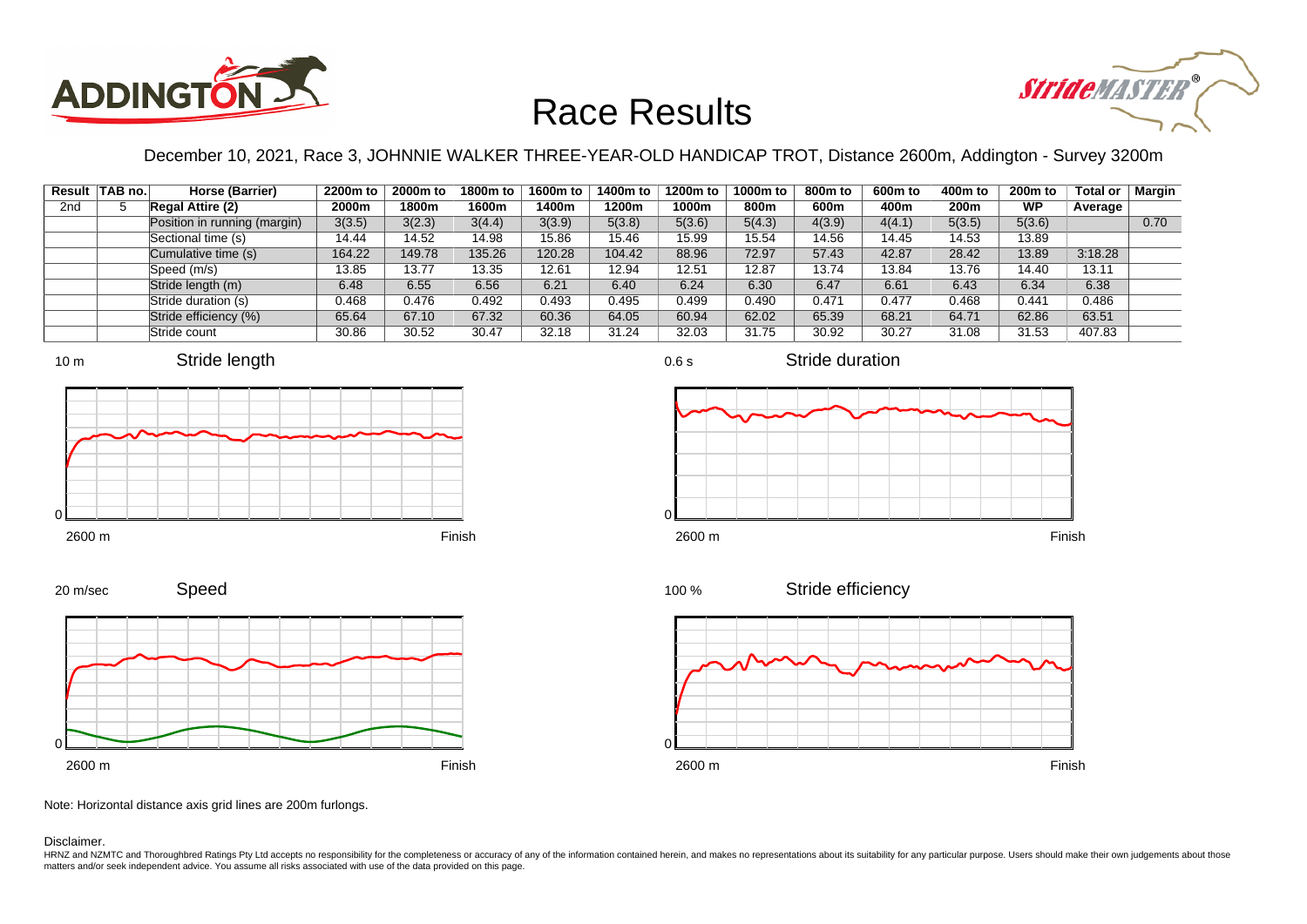



December 10, 2021, Race 3, JOHNNIE WALKER THREE-YEAR-OLD HANDICAP TROT, Distance 2600m, Addington - Survey 3200m

|     | Result TAB no. | Horse (Barrier)              | 2600 to | 2400m to |
|-----|----------------|------------------------------|---------|----------|
| 3rd | 8              | Desbois (0)                  | 2400m   | 2200m    |
|     |                | Position in running (margin) |         | 7(12.8)  |
|     |                | Sectional time (s)           | 19.79   | 15.18    |
|     |                | Cumulative time (s)          | 198.33  | 178.54   |
|     |                | Speed (m/s)                  | 10.11   | 13.18    |
|     |                | Stride length (m)            | 5.11    | 5.97     |
|     |                | Stride duration (s)          | 0.435   | 0.453    |
|     |                | Stride efficiency (%)        | 40.87   | 55.63    |
|     |                | Stride count                 | 39.11   | 33.52    |

Disclaimer.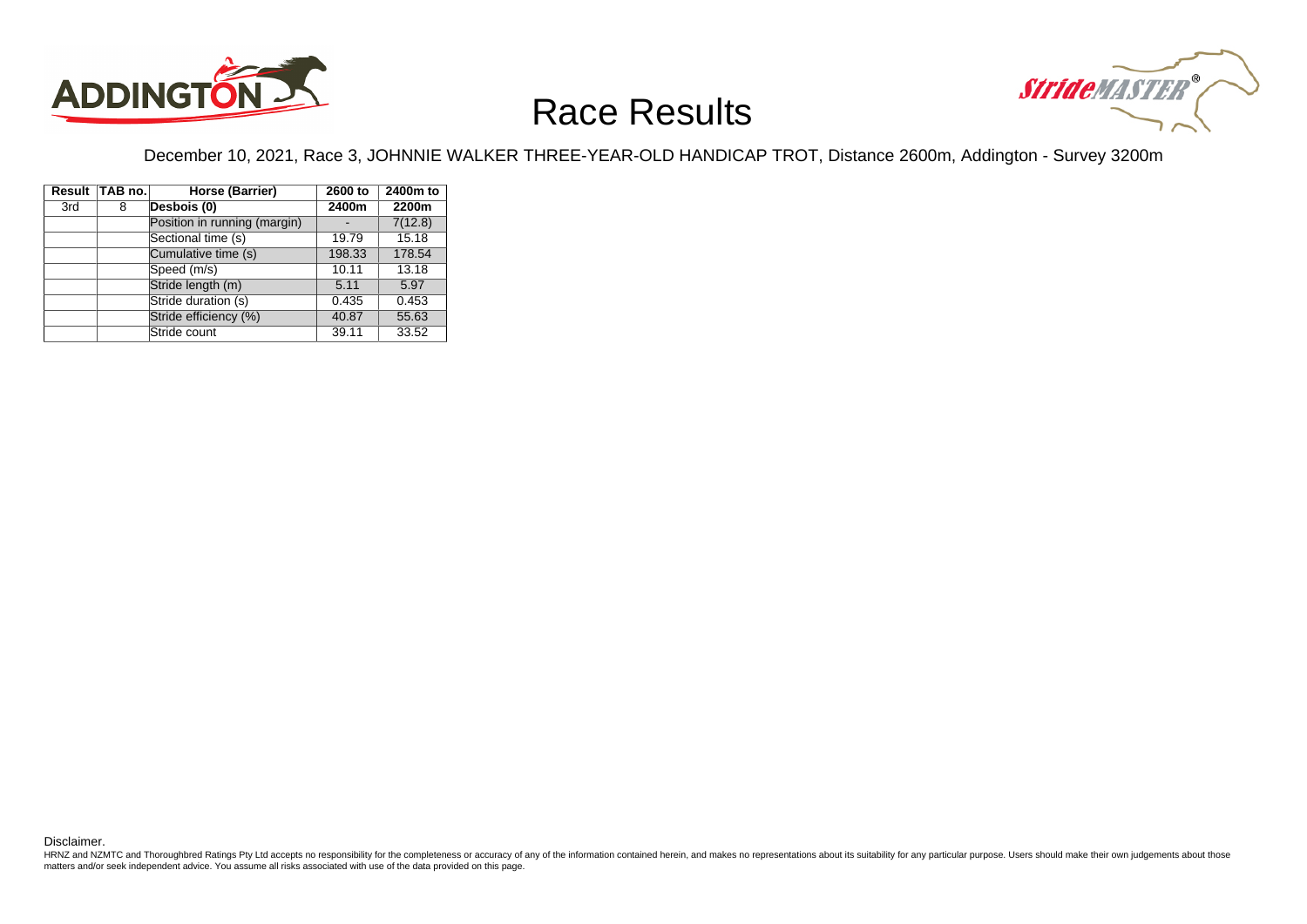



December 10, 2021, Race 3, JOHNNIE WALKER THREE-YEAR-OLD HANDICAP TROT, Distance 2600m, Addington - Survey 3200m

|     | Result TAB no. | Horse (Barrier)              | 2200m to | 2000m to | 1800m to | 1600m to | 1400m to | 1200m to | 1000m to | 800m to | 600m to | 400m to | 200 <sub>m</sub> to | <b>Total or</b> | <b>Margin</b> |
|-----|----------------|------------------------------|----------|----------|----------|----------|----------|----------|----------|---------|---------|---------|---------------------|-----------------|---------------|
| 3rd |                | Desbois (0)                  | 2000m    | 1800m    | 1600m    | l 400m   | 1200m    | 1000m    | 800m     | 600m    | 400m    | 200m    | <b>WP</b>           | Average         |               |
|     |                | Position in running (margin) | 6(9.5)   | 6(8.5)   | 6(8.8)   | 6(7.1)   | 4(3.6)   | 4(3.4)   | 4(4.0)   | 5(4.1)  | 5(4.2)  | 4(3.2)  | 3(1.2)              |                 | 1.00          |
|     |                | Sectional time (s)           | 14.45    | 14.23    | 14.77    | 15.31    | 15.46    | 15.97    | 15.61    | 14.56   | 14.38   | 14.18   | 14.44               |                 |               |
|     |                | Cumulative time (s)          | 163.36   | 148.91   | 134.68   | 119.91   | 104.60   | 89.14    | 73.17    | 57.56   | 43.00   | 28.62   | 14.44               | 3:18.33         |               |
|     |                | Speed (m/s)                  | 13.84    | 14.05    | 13.54    | 13.06    | 12.94    | 12.52    | 12.81    | 13.74   | 13.91   | 14.10   | 13.85               | 13.11           |               |
|     |                | Stride length (m)            | 6.08     | 6.25     | 6.18     | 6.02     | 6.08     | 5.87     | 5.92     | 6.23    | 6.23    | 6.18    | 5.98                | 5.99            |               |
|     |                | Stride duration (s)          | 0.440    | 0.444    | 0.457    | 0.461    | 0.470    | 0.469    | 0.462    | 0.453   | 0.448   | 0.438   | 0.431               | 0.457           |               |
|     |                | Stride efficiency (%)        | 57.80    | 61.02    | 59.71    | 56.66    | 57.80    | 53.88    | 54.69    | 60.56   | 60.58   | 59.76   | 55.85               | 56.12           |               |
|     |                | Stride count                 | 32.88    | 32.00    | 32.35    | 33.21    | 32.89    | 34.06    | 33.81    | 32.13   | 32.12   | 32.34   | 33.45               | 433.87          |               |





















Note: Horizontal distance axis grid lines are 200m furlongs.

Disclaimer.

0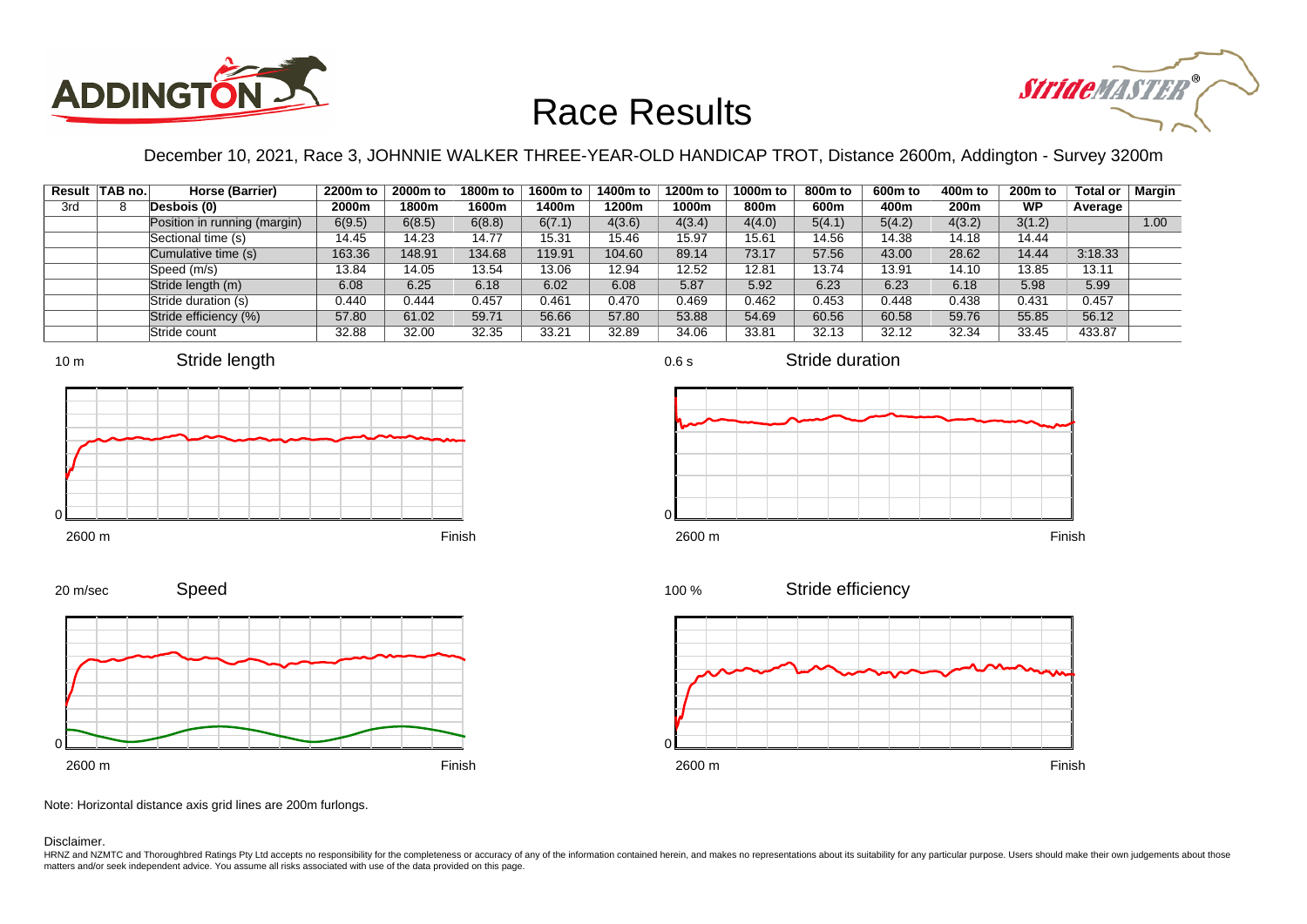



December 10, 2021, Race 3, JOHNNIE WALKER THREE-YEAR-OLD HANDICAP TROT, Distance 2600m, Addington - Survey 3200m

|     | Result TAB no. | Horse (Barrier)              | 2600 to | 2400m to |
|-----|----------------|------------------------------|---------|----------|
| 4th | 3              | Royal Pride (4)              | 2400m   | 2200m    |
|     |                | Position in running (margin) |         | 2(3.1)   |
|     |                | Sectional time (s)           | 18.06   | 15.47    |
|     |                | Cumulative time (s)          | 198.38  | 180.32   |
|     |                | Speed (m/s)                  | 11.07   | 12.93    |
|     |                | Stride length (m)            | 5.59    | 5.96     |
|     |                | Stride duration (s)          | 0.471   | 0.461    |
|     |                | Stride efficiency (%)        | 48.80   | 55.42    |
|     |                | Stride count                 | 35.79   | 33.58    |

Disclaimer.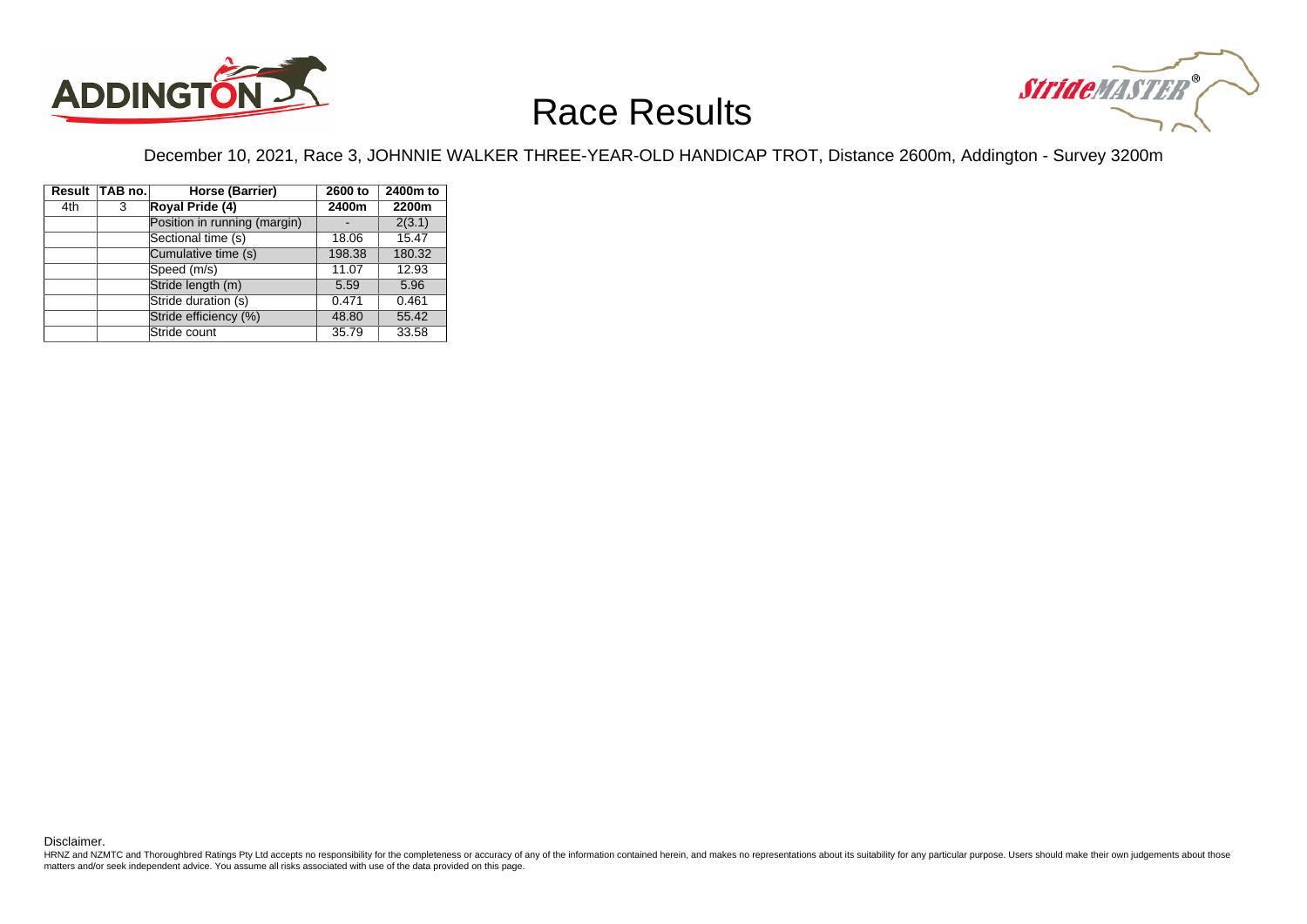



December 10, 2021, Race 3, JOHNNIE WALKER THREE-YEAR-OLD HANDICAP TROT, Distance 2600m, Addington - Survey 3200m

|     | Result TAB no. | Horse (Barrier)              | 2200m to | 2000m to | 1800m to | 1600m to | 1400m to | 1200m to | 1000m to | 800m to | 600m to | 400m to | 200 <sub>m</sub> to | Total or | <b>Margin</b> |
|-----|----------------|------------------------------|----------|----------|----------|----------|----------|----------|----------|---------|---------|---------|---------------------|----------|---------------|
| 4th |                | Royal Pride (4)              | 2000m    | 1800m    | 1600m    | 1400m    | 1200m    | 1000m    | 800m     | 600m    | 400m    | 200m    | <b>WP</b>           | Average  |               |
|     |                | Position in running (margin) | 2(1.6)   | 2(0.6)   | 1(0.0)   | 1(0.0)   | 1(0.0)   | 1(0.0)   | 1(0.0)   | 1(0.0)  | 1(0.0)  | 1(0.0)  | 2(0.4)              |          | 1.30          |
|     |                | Sectional time (s)           | 14.45    | 14.08    | 15.05    | 15.89    | 15.50    | 15.87    | 15.60    | 14.53   | 14.55   | 14.57   | 14.76               |          |               |
|     |                | Cumulative time (s)          | 164.85   | 150.40   | 136.32   | 121.27   | 105.38   | 89.88    | 74.01    | 58.41   | 43.88   | 29.33   | 14.76               | 3:18.38  |               |
|     |                | Speed (m/s)                  | 13.84    | 14.20    | 13.29    | 12.59    | 12.90    | 12.60    | 12.82    | 13.76   | 13.75   | 13.73   | 13.55               | 13.11    |               |
|     |                | Stride length (m)            | 6.15     | 6.36     | 6.24     | 6.00     | 6.14     | 6.10     | 6.11     | 6.35    | 6.35    | 6.24    | 6.10                | 6.12     |               |
|     |                | Stride duration (s)          | 0.445    | 0.448    | 0.469    | 0.477    | 0.476    | 0.484    | 0.476    | 0.461   | 0.462   | 0.454   | 0.450               | 0.467    |               |
|     |                | Stride efficiency (%)        | 59.19    | 63.23    | 60.75    | 56.30    | 58.92    | 58.08    | 58.31    | 63.01   | 62.97   | 60.85   | 58.07               | 58.57    |               |
|     |                | Stride count                 | 32.50    | 31.44    | 32.08    | 33.32    | 32.57    | 32.80    | 32.74    | 31.49   | 31.51   | 32.05   | 32.81               | 424.68   |               |







Speed 20 m/sec



2600 m Finish

Stride efficiency 100 %



Note: Horizontal distance axis grid lines are 200m furlongs.

Disclaimer.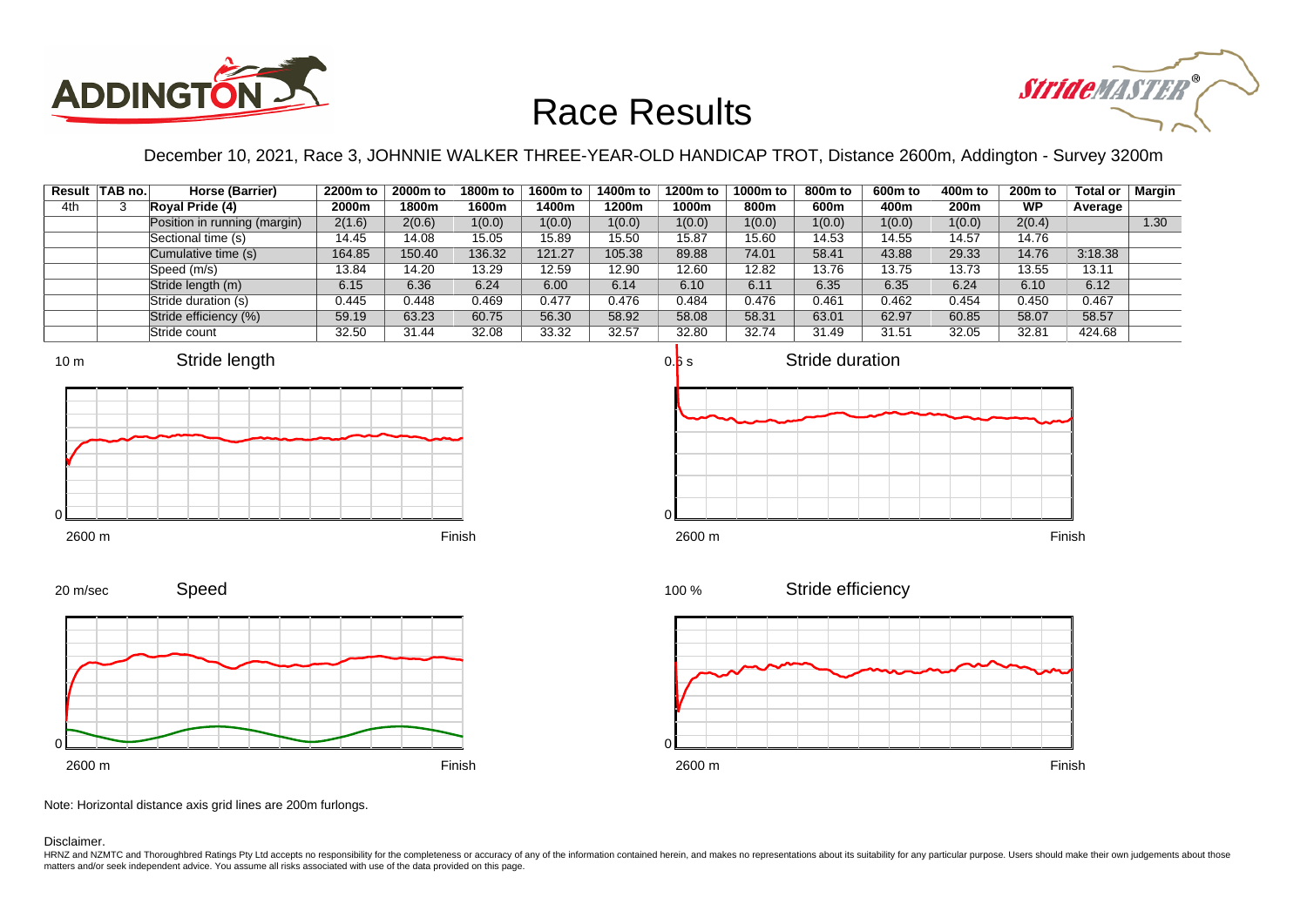



December 10, 2021, Race 3, JOHNNIE WALKER THREE-YEAR-OLD HANDICAP TROT, Distance 2600m, Addington - Survey 3200m

|     | Result TAB no. | Horse (Barrier)              | 2600 to | 2400m to |
|-----|----------------|------------------------------|---------|----------|
| 5th | 6              | Light Of Da Mo (5)           | 2400m   | 2200m    |
|     |                | Position in running (margin) |         | 5(9.6)   |
|     |                | Sectional time (s)           | 19.08   | 15.14    |
|     |                | Cumulative time (s)          | 199.09  | 180.01   |
|     |                | Speed (m/s)                  | 10.48   | 13.21    |
|     |                | Stride length (m)            | 5.57    | 6.19     |
|     |                | Stride duration (s)          | 0.464   | 0.468    |
|     |                | Stride efficiency (%)        | 48.42   | 59.85    |
|     |                | Stride count                 | 35.93   | 32.32    |

Disclaimer.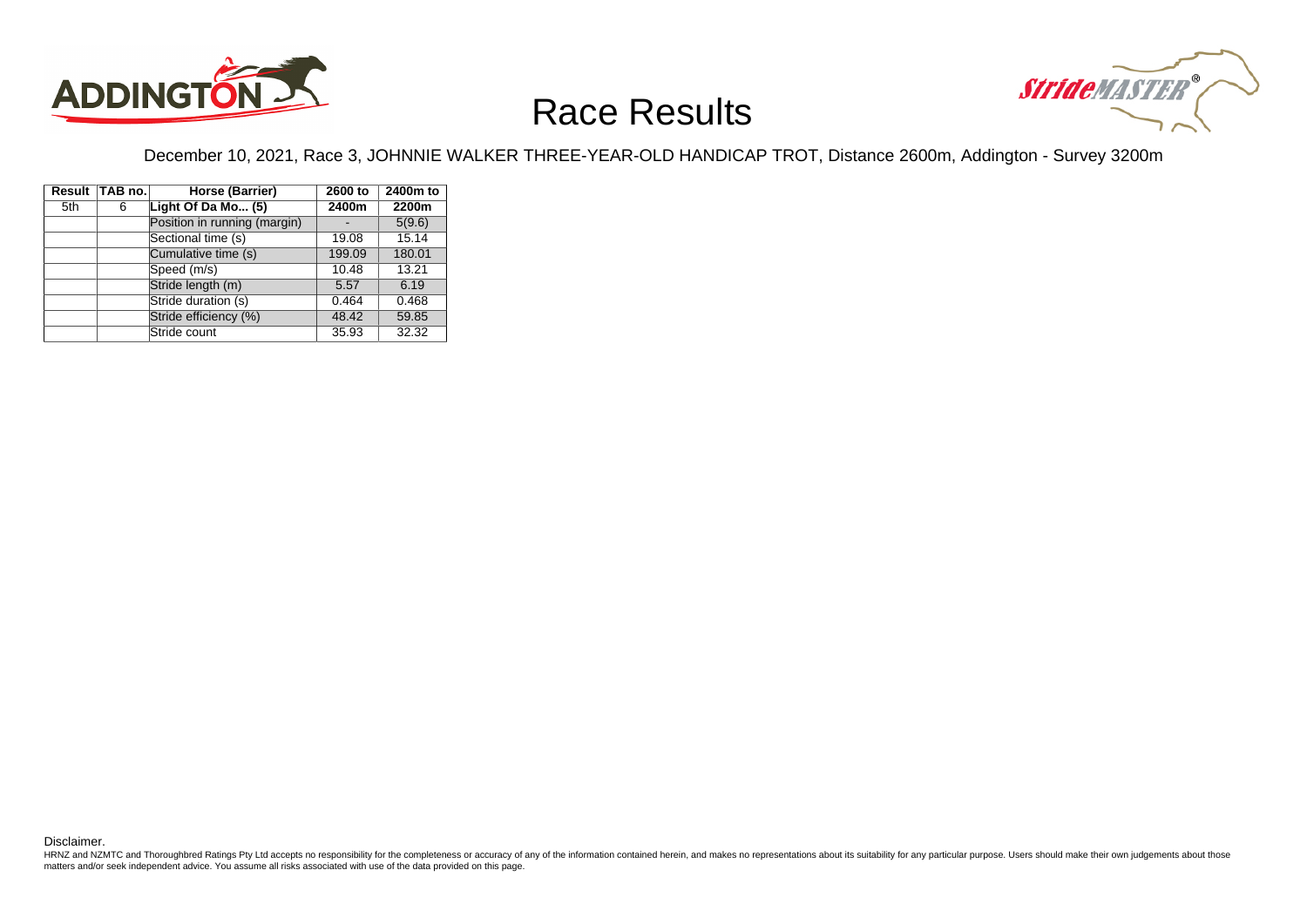



December 10, 2021, Race 3, JOHNNIE WALKER THREE-YEAR-OLD HANDICAP TROT, Distance 2600m, Addington - Survey 3200m

0.6 s

|     | Result   TAB no. | Horse (Barrier)              | 2200m to | 2000m to | 1800m to | 1600m to | 1400m to | 1200m to | 1000m to | 800m to | 600m to | 400m to | 200 <sub>m</sub> to | <b>Total or</b> | Margin |
|-----|------------------|------------------------------|----------|----------|----------|----------|----------|----------|----------|---------|---------|---------|---------------------|-----------------|--------|
| 5th |                  | Light Of Da Mo $(5)$         | 2000m    | 1800m    | 1600m    | 1400m    | 1200m    | 1000m    | 800m     | 600m    | 400m    | 200m    | <b>WP</b>           | Average         |        |
|     |                  | Position in running (margin) | 5(6.0)   | 5(4.7)   | 4(5.6)   | 5(5.8)   | 6(6.9)   | 6(6.2)   | 6(5.3)   | 6(4.9)  | 6(4.9)  | 6(4.4)  | 6(4.6)              |                 | 5.20   |
|     |                  | Sectional time (s)           | 14.41    | 14.31    | 15.10    | 16.08    | 15.39    | 15.71    | 15.53    | 14.53   | 14.48   | 14.53   | 14.80               |                 |        |
|     |                  | Cumulative time (s)          | 164.87   | 150.46   | 136.15   | 121.05   | 104.97   | 89.58    | 73.87    | 58.34   | 43.81   | 29.33   | 14.80               | 3:19.09         |        |
|     |                  | Speed (m/s)                  | 13.88    | 13.98    | 13.25    | 12.44    | 13.00    | 12.73    | 12.88    | 13.76   | 13.81   | 13.76   | 13.51               | 13.06           |        |
|     |                  | Stride length (m)            | 6.37     | 6.51     | 6.30     | 6.05     | 6.31     | 6.13     | 6.18     | 6.48    | 6.35    | 6.16    | 5.81                | 6.17            |        |
|     |                  | Stride duration (s)          | 0.459    | 0.466    | 0.476    | 0.486    | 0.485    | 0.482    | 0.480    | 0.471   | 0.459   | 0.447   | 0.430               | 0.473           |        |
|     |                  | Stride efficiency (%)        | 63.47    | 66.21    | 62.03    | 57.23    | 62.23    | 58.79    | 59.72    | 65.65   | 62.94   | 59.27   | 52.68               | 59.58           |        |
|     |                  | Stride count                 | 31.38    | 30.72    | 31.74    | 33.05    | 31.69    | 32.61    | 32.35    | 30.86   | 31.51   | 32.48   | 34.44               | 421.08          |        |













Speed







Note: Horizontal distance axis grid lines are 200m furlongs.

Disclaimer.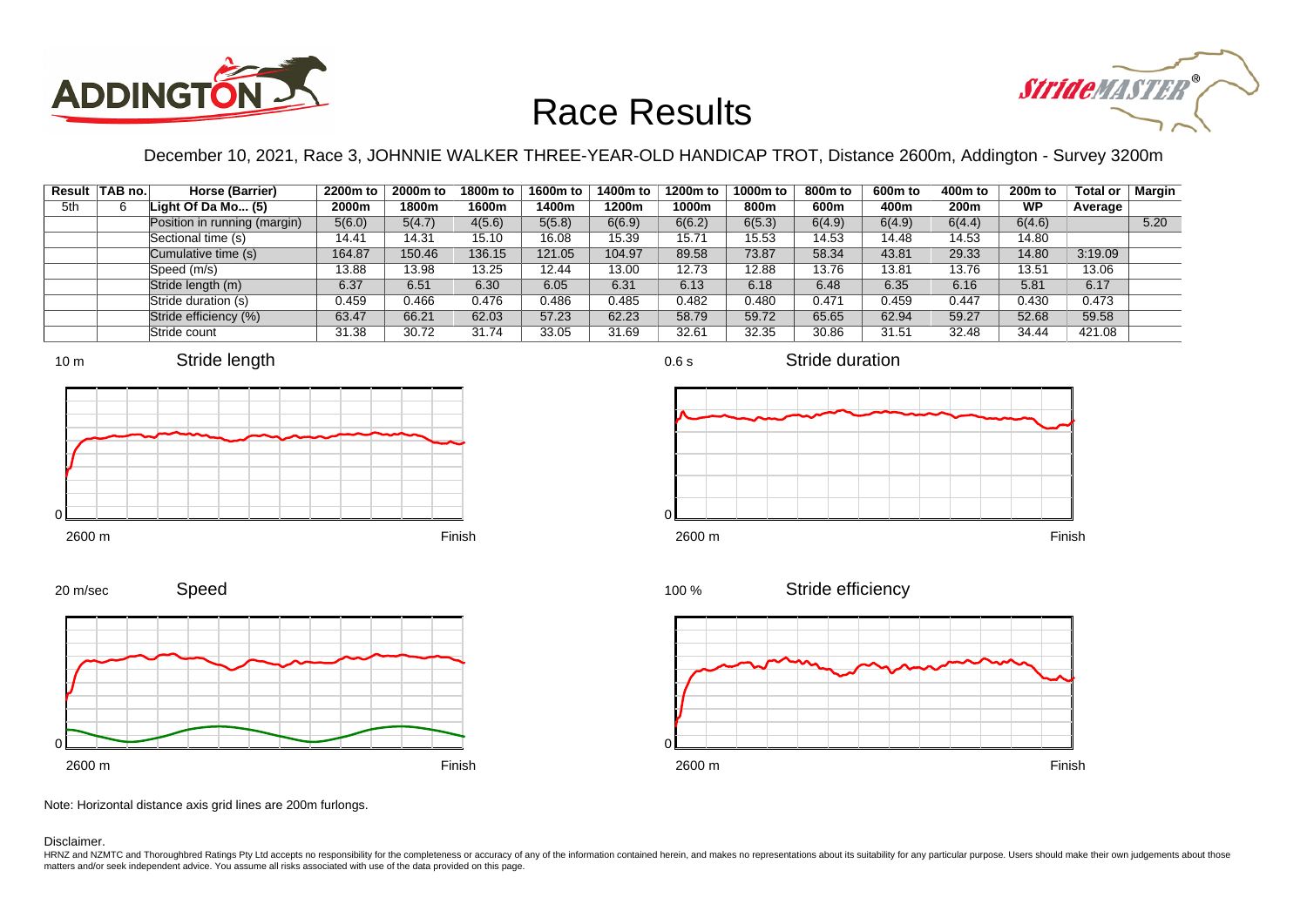



December 10, 2021, Race 3, JOHNNIE WALKER THREE-YEAR-OLD HANDICAP TROT, Distance 2600m, Addington - Survey 3200m

|     | Result TAB no. | Horse (Barrier)              | 2600 to | 2400m to |
|-----|----------------|------------------------------|---------|----------|
| 6th | 2              | Maui (3)                     | 2400m   | 2200m    |
|     |                | Position in running (margin) |         | 1(0.0)   |
|     |                | Sectional time (s)           | 17.75   | 15.73    |
|     |                | Cumulative time (s)          | 199.33  | 181.58   |
|     |                | Speed (m/s)                  | 11.27   | 12.71    |
|     |                | Stride length (m)            | 5.64    | 6.00     |
|     |                | Stride duration (s)          | 0.468   | 0.472    |
|     |                | Stride efficiency (%)        | 49.76   | 56.21    |
|     |                | Stride count                 | 35.44   | 33.35    |

Disclaimer.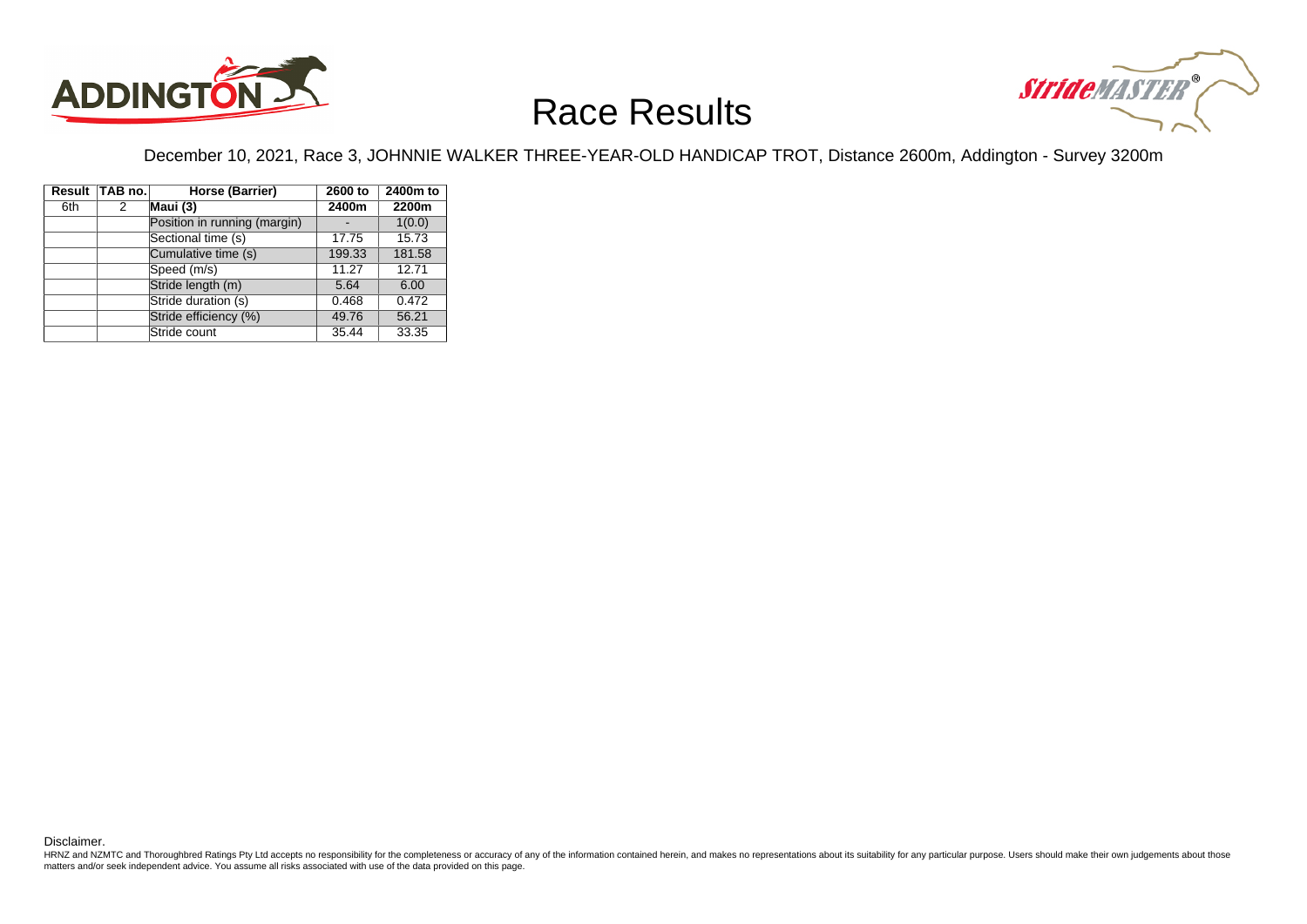



December 10, 2021, Race 3, JOHNNIE WALKER THREE-YEAR-OLD HANDICAP TROT, Distance 2600m, Addington - Survey 3200m

|     | Result TAB no. | Horse (Barrier)              | 2200m to | 2000m to | 1800m to | 1600m to | 1400m to | 1200m to | 1000m to | 800m to | 600m to | 400m to | 200 <sub>m</sub> to | Total or | <b>Margin</b> |
|-----|----------------|------------------------------|----------|----------|----------|----------|----------|----------|----------|---------|---------|---------|---------------------|----------|---------------|
| 6th |                | Maui (3)                     | 2000m    | 1800m    | 1600m    | 1400m    | 1200m    | 1000m    | 800m     | 600m    | 400m    | 200m    | <b>WP</b>           | Average  |               |
|     |                | Position in running (margin) | 1(0.0)   | 1(0.0)   | 2(2.3)   | 2(2.4)   | 3(1.8)   | 3(2.0)   | 2(1.8)   | 3(1.9)  | 3(2.5)  | 3(2.1)  | 4(2.4)              |          | 6.50          |
|     |                | Sectional time (s)           | 14.63    | 14.56    | 15.07    | 15.78    | 15.54    | 15.84    | 15.60    | 14.64   | 14.49   | 14.55   | 15.15               |          |               |
|     |                | Cumulative time (s)          | 165.85   | 151.22   | 136.66   | 121.59   | 105.81   | 90.27    | 74.43    | 58.83   | 44.19   | 29.70   | 15.15               | 3:19.33  |               |
|     |                | Speed (m/s)                  | 13.67    | 13.74    | 13.27    | 12.67    | 12.87    | 12.63    | 12.82    | 13.66   | 13.80   | 13.75   | 13.20               | 13.04    |               |
|     |                | Stride length (m)            | 6.22     | 6.34     | 6.36     | 6.15     | 6.21     | 6.10     | 6.09     | 6.32    | 6.40    | 6.37    | 6.20                | 6.18     |               |
|     |                | Stride duration (s)          | 0.455    | 0.461    | 0.480    | 0.485    | 0.483    | 0.483    | 0.475    | 0.462   | 0.463   | 0.464   | 0.469               | 0.474    |               |
|     |                | Stride efficiency (%)        | 60.43    | 62.76    | 63.29    | 59.04    | 60.32    | 58.13    | 58.04    | 62.32   | 63.93   | 63.51   | 59.98               | 59.64    |               |
|     |                | Stride count                 | 32.16    | 31.56    | 31.43    | 32.54    | 32.19    | 32.79    | 32.82    | 31.67   | 31.27   | 31.37   | 32.28               | 420.87   |               |









2600 m Finish







Stride efficiency 100 %



Note: Horizontal distance axis grid lines are 200m furlongs.

Disclaimer.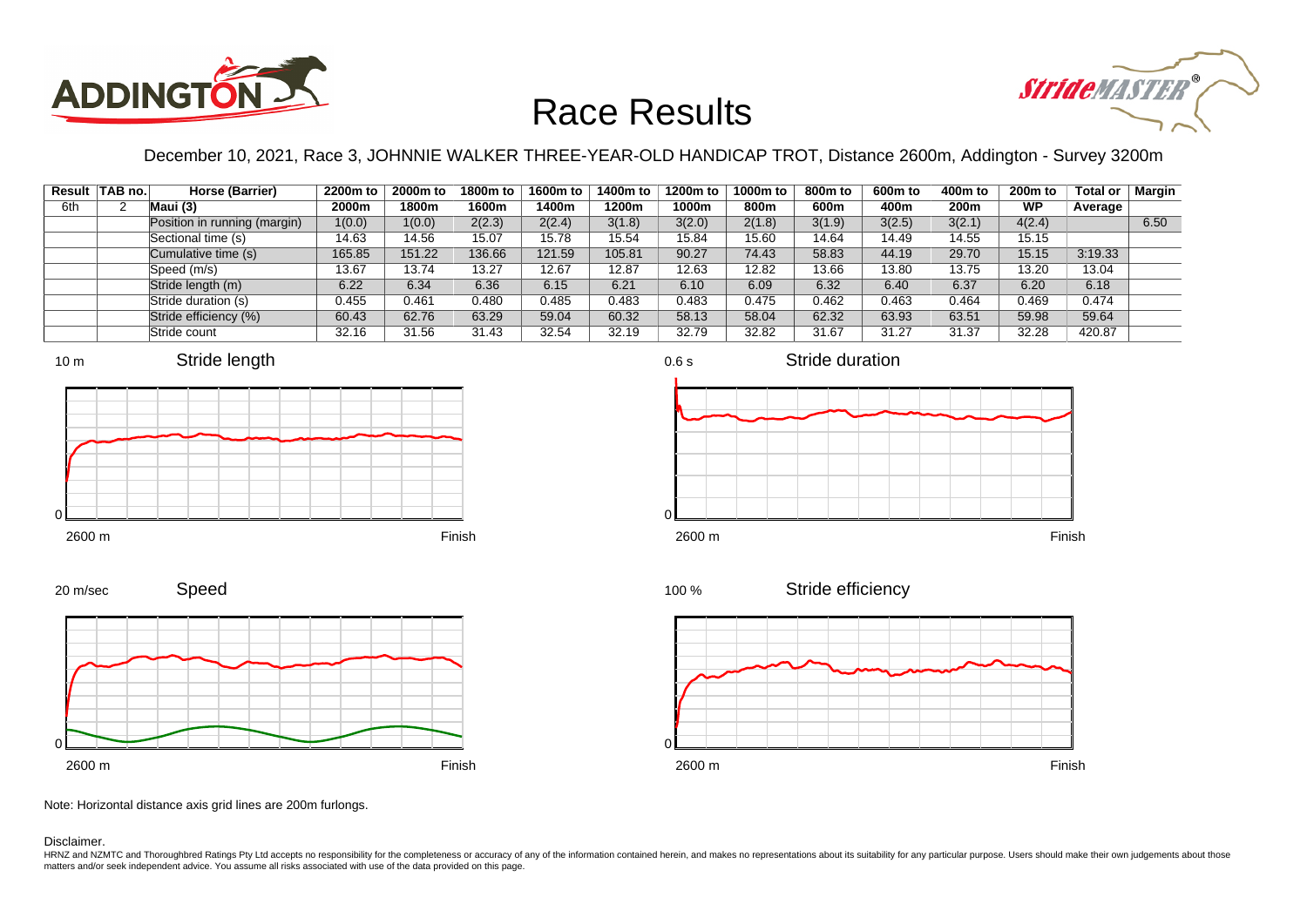



December 10, 2021, Race 3, JOHNNIE WALKER THREE-YEAR-OLD HANDICAP TROT, Distance 2600m, Addington - Survey 3200m

|     | Result TAB no. | Horse (Barrier)              | 2600 to | 2400m to |  |  |
|-----|----------------|------------------------------|---------|----------|--|--|
| 7th |                | Son Of The Cle (1)           | 2400m   | 2200m    |  |  |
|     |                | Position in running (margin) |         | 6(11.0)  |  |  |
|     |                | Sectional time (s)           | 19.46   | 17.00    |  |  |
|     |                | Cumulative time (s)          | 223.26  | 203.80   |  |  |
|     |                | Speed (m/s)                  | 10.28   | 11.76    |  |  |
|     |                | Stride length (m)            | 5.04    | 5.70     |  |  |
|     |                | Stride duration (s)          | 0.491   | 0.484    |  |  |
|     |                | Stride efficiency (%)        | 39.69   | 50.73    |  |  |
|     |                | Stride count                 | 39.68   | 35.10    |  |  |

Disclaimer.